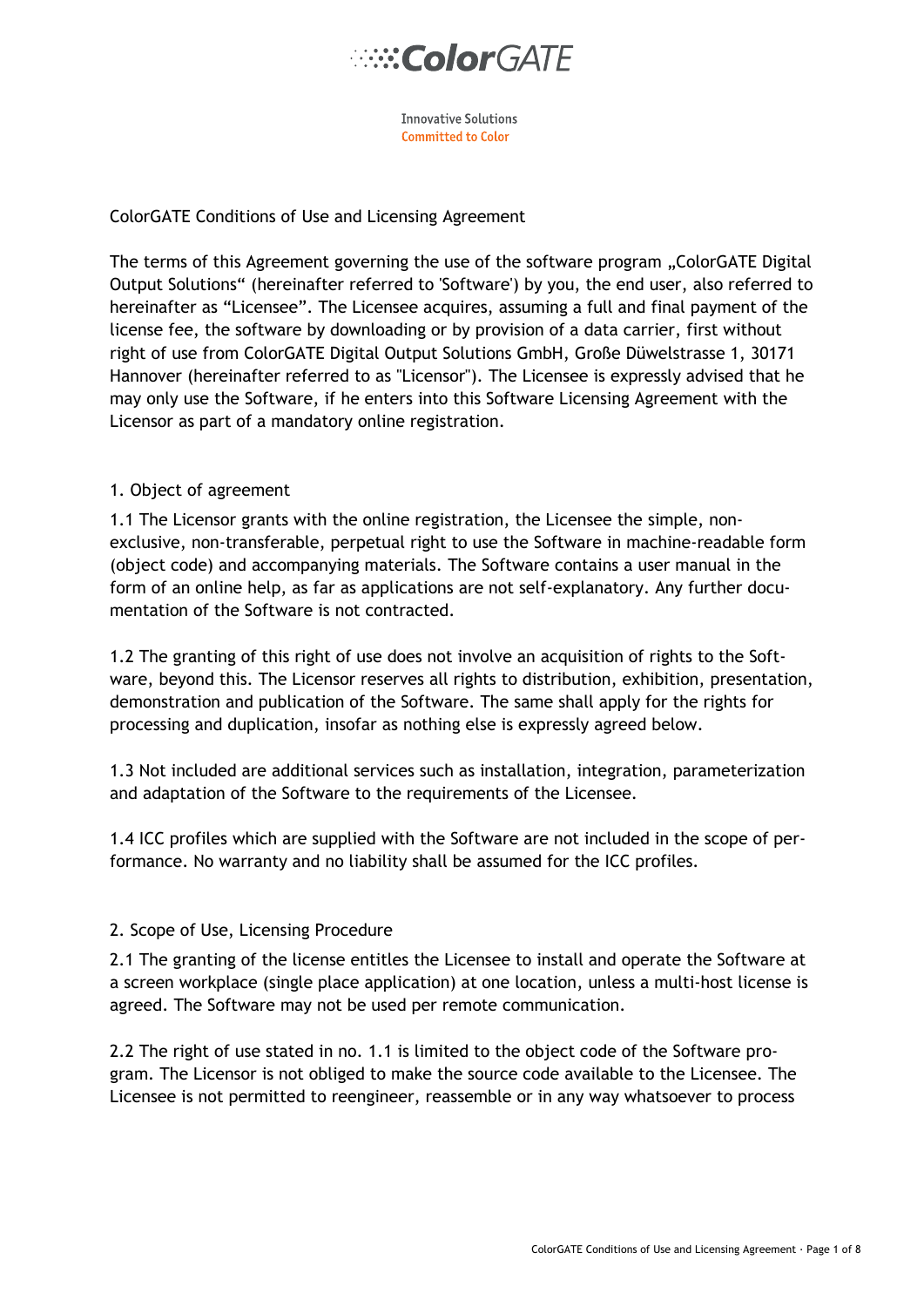

**Innovative Solutions Committed to Color** 

or change the object code of the software.

2.3 The Software may be used only within, by the Licensor specified, hard- or software licensing method. To use the Software Licensing Technology, regular contact of the Software over the Internet to the license server is necessary. Otherwise, without this regular internet verification of proper licensing terminates the Licensees right of use of the Software. The Licensee agrees to the regular internet connection of the Software to the license server. The software licensing procedure requires that the software is used only at one location. Location in the context of this license conditions, is a LAN (Local Area Network) environment without a VPN connection (Virtual Private Network) to other locations.

### 3. Warranty

3.1 Claims due to faults in the Software must be asserted against the dealer. For the rest the statutory provisions apply.

3.2 The obligations of the Licensee for commercial examinations and complaints shall remain unaffected by this.

3.3 The period of limitation is 12 months.

### 4. Transmission, Virtualization

4.1 The Licensee is not permitted to lease the Software and the accompanying material for the purpose of acquisition.

4.2 Incidentally, the Licensee is only entitled to pass on the Software and the accompanying material, insofar as he

a) has deleted the installed Software and any possible data stocks stored on the hard disk or backup copies,

b) the recipient has declared in writing that he agrees with the contents and the validity of these changes to the licensing agreement,

c) this written declaration of agreement is sent to the Licensor and

d) the Licensee has handed over the Software and the accompanying material to the recipient without retaining any copies.

4.3 The virtualized operation or virtualization (e.g. installation on virtual hosts) is not permitted. If the Licensee uses illegal the Software in virtualized operation, environment or through virtualization, the right of use eliminates immediately. The Licensor may terminate extraordinarily and with immediate effect the Licensing Agreement.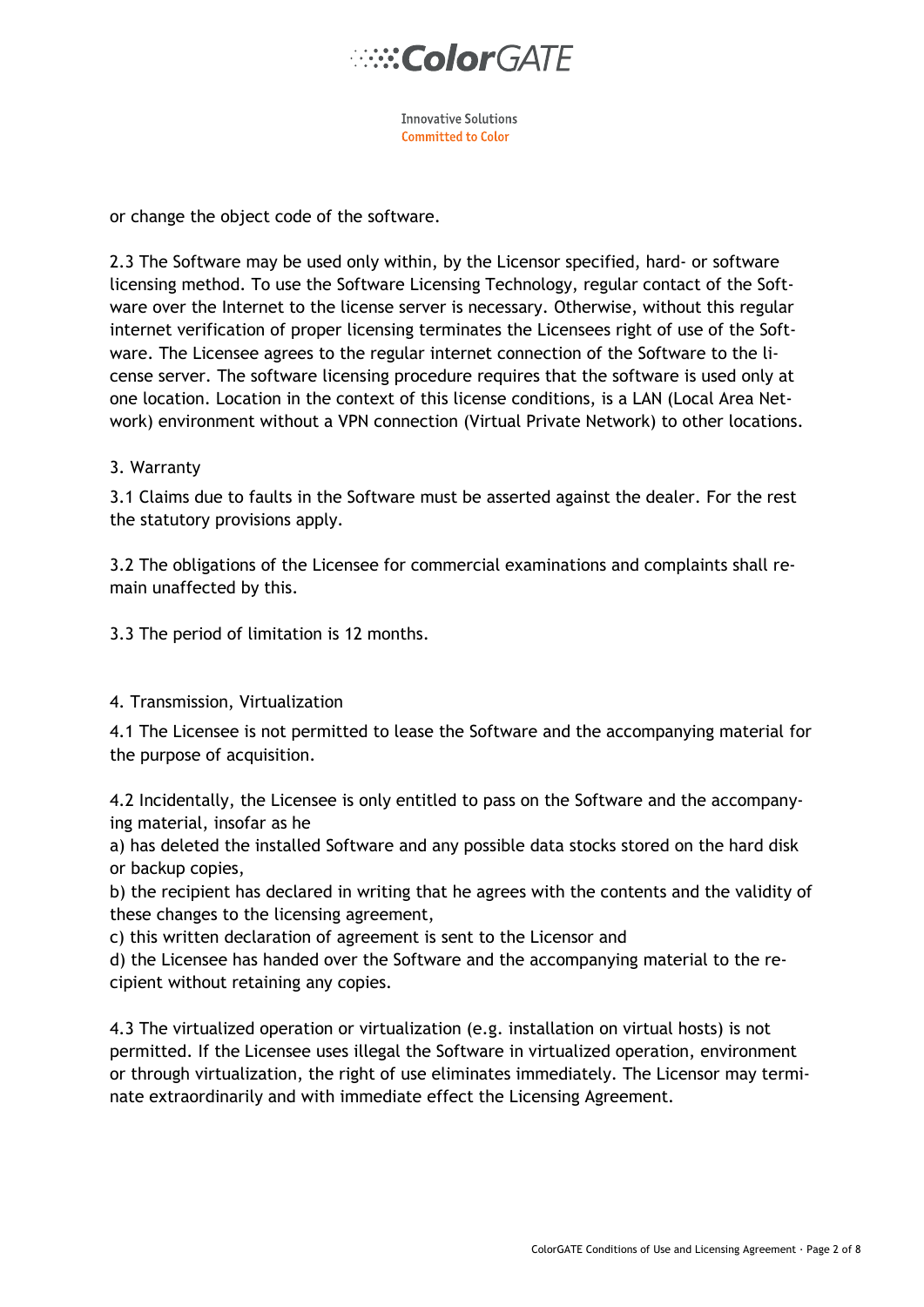

**Innovative Solutions Committed to Color** 

### 5. Term of Contract

## 5.1 The contract shall be valid for an unlimited period of time.

5.2 The right of the Licensee to use the Software and the accompanying material shall expire, insofar as the Licensee shall violate the conditions of use laid down in this contract. A violation in this sense exists both in the breach of the rights of use granted to the Licensee, according to no. 2, as well as against the regulations for transmission under no. 4.

5.3 In the case of no. 5.2 the Licensee undertakes, to remove the Software and all files created with its help, on the computer unit, to such an extent that such cannot be retrieved any more.

5.4 The proper use of the Software and the accompanying material is a condition for the rights of use granted according to this licensing agreement. In the event that the Licensee violates these rights, his rights of beneficial use shall end without the necessity for the contract to be terminated.

### 6. Use of Adobe Components

For the use of Adobe components such as "Adobe Print Engine" and "Adobe Library" apply under this agreement the following conditions:

(a) The Licensee shall not modify the software or any accompanying material. The Licensee is not permitted to reengineer, decompile, disassemble, or otherwise attempt to derive the object code of the software.

(b) Adobe and its suppliers are the sole and exclusive owners of all Adobe rights, title and interests, including all Adobe trademarks, copyrights, patents trade names, trade secrets, and other intellectual property rights in and to the Adobe components licensed hereunder. All rights not expressly granted in this Agreement are reserved.

# 7. Use of Open Source Libraries

ColorGATE software parts may include portions or all of open source libraries that shall be herewith named, and copyrights notices honoured in accordance to their license agreements. THESE FOLLOWING SOFTWARE PARTS ARE PROVIDED "AS-IS" AND WITHOUT WAR-RANTY OF ANY KIND, EXPRESS, IMPLIED OR OTHERWISE, INCLUDING WITHOUT LIMITA-TION, ANY WARRANTY OF MERCHANTABILITY OR FITNESS FOR A PARTICULAR PURPOSE.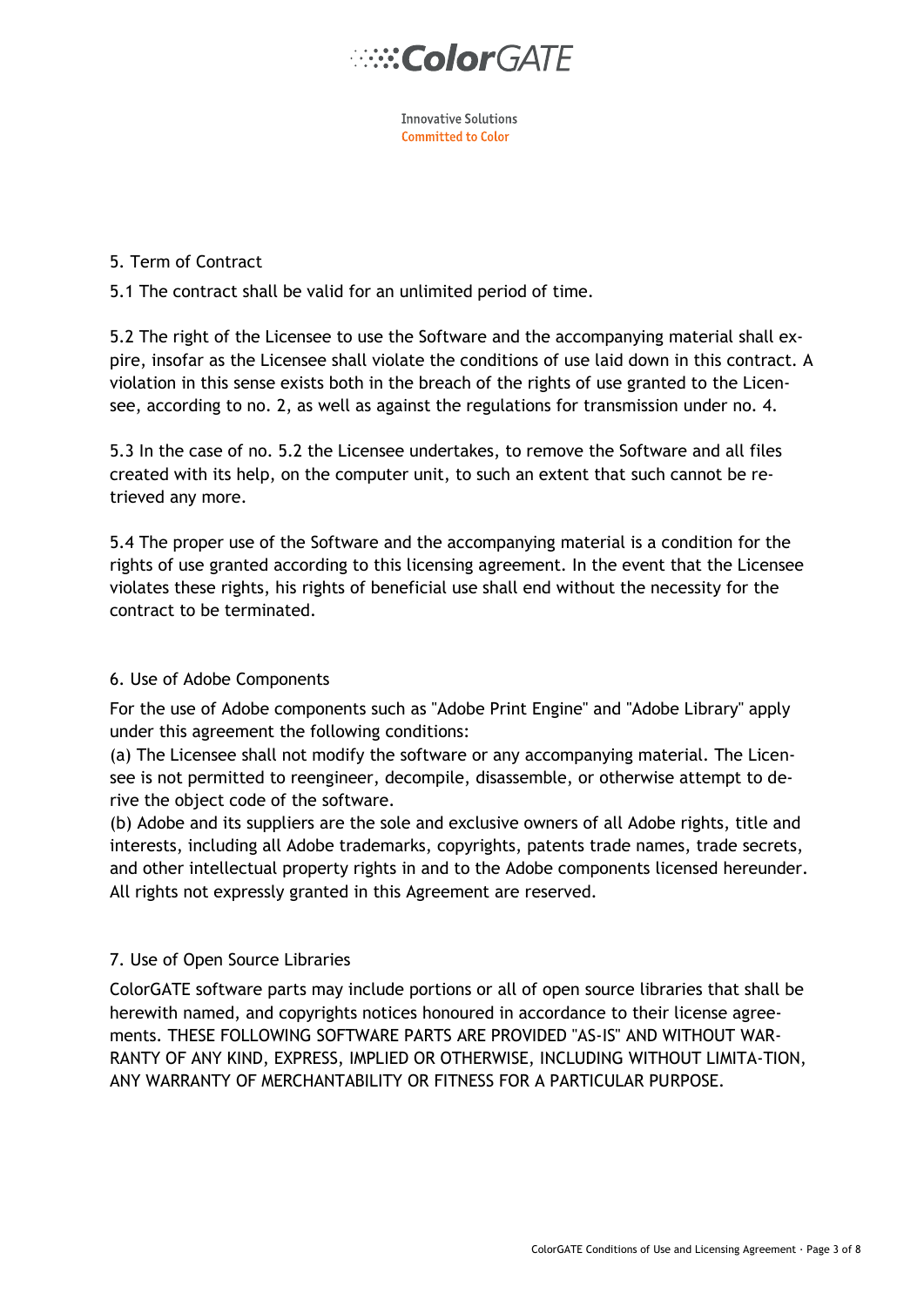**Innovative Solutions** Committed to Color

(a) LibTIFF by Silicon Graphics

- Copyright (c) 1988-1997 Sam Leffler;

- Copyright (c) 1991-1997 Silicon Graphics, Inc.

THE SOFTWARE IS PROVIDED "AS-IS" AND WITHOUT WARRANTY OF ANY KIND, EXPRESS, IM-PLIED OR OTHERWISE, INCLUDING WITHOUT LIMITATION, ANY WARRANTY OF MER-CHANTABILITY OR FITNESS FOR A PARTICULAR PURPOSE. IN NO EVENT SHALL SAM LEFFLER OR SILICON GRAPHICS BE LIABLE FOR ANY SPECIAL, INCIDENTAL, INDIRECT OR CONSE-QUENTIAL DAMAGES OF ANY KIND, OR ANY DAMAGES WHATSOEVER RESULTING FROM LOSS OF USE, DATA OR PROFITS, WHETHER OR NOT ADVISED OF THE POSSIBILITY OF DAMAGE, AND ON ANY THEORY OF LIABILITY, ARISING OUT OF OR IN CONNECTION WITH THE USE OR PERFORMANCE OF THIS SOFTWARE.

(b) IJG Code by LibJPEG (Independent JPEG Group)

- Copyright (c) 1991-1998 Thomas G. Lane. All rights reserved.

(c) Portions of this software are copyright (c) 2011 The FreeType Project

(www.freetype.org). All rights reserved.

(d) PoDoFo by Gentoo Foundation

- Copyright (c) 1999-2011 Gentoo Foundation

This program is distributed under the terms of the GNU General Public License V2 in the hope that it will be useful, but WITHOUT ANY WARRANTY; without even the implied warranty of MERCHANTABILITY or FITNESS FOR A PARTICULAR PURPOSE. See the GNU General Public License for more details. Contact Free Software Foundation, Inc., 51 Franklin Street, Fifth Floor, Boston, MA 02110-1301, USA.

(e) GLL GUI Layout Lib

Copyright (c) 1999 - 2015, www.akapplications.com, A. Kapust

'uses the GUILayoutLib'

(f) JSMN minimalistic JSON parser

Copyright (c) 2010 Serge A. Zaitsev

The license terms can found in the file "JSMN\_LICENSE" of the program installation folder.

### 8. Patent rights of third parties

8.1 At the time of the conclusion of the contract the Licensor has checked that the license product is free from rights of third parties, which limit or exclude a use corresponding with the scope as laid down in the contract.

8.2 The Licensee shall not remove existing markings, citations of patent rights or references to ownership of the Licensor in the Software and in the hardware, but if applicable take them over into created copies.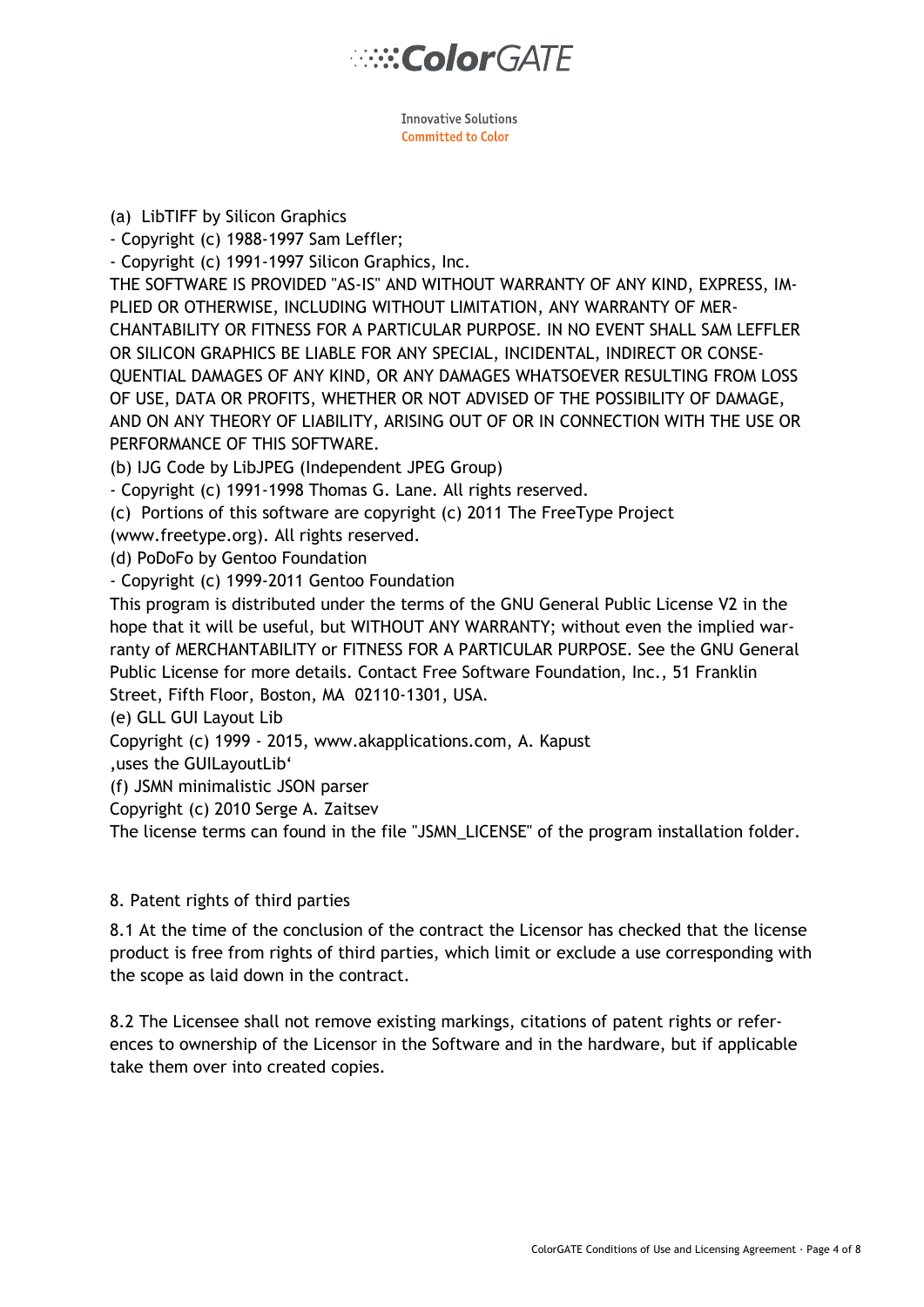**Innovative Solutions Committed to Color** 

8.3 The Licensor shall release the Licensee from all claims of third parties against the Licensee, ensuing from the violation of the patent rights of programs developed and handed over by the Licensor, as well as the hardware in their version as per contract. The existence of this liability is conditional on the fact that the Licensee makes neither a written nor an oral declaration towards the third party on the violation of patent rights in particular recognizes no rights or facts and assumes no liability. In addition to this, the Licensee must not have connected the Software with software from third parties without the prior written consent of the Licensor, and in no way have used the Software contrary to the provisions.

8.4 The Licensor is entitled, at his own costs to carry out necessary changes at the Licensee to the software- or hardware due to the claims for patent rights of third parties. The Licensee cannot derive any contractual rights from this. The Licensee shall inform the Licensor immediately, and in writing, in case he is informed of the violation of commercial patent and copyrights through a product delivered by the Licensor.

8.5 The Licensee may only use the software for his own purposes, if nothing else has been expressly agreed. The use at the same time of a program on several computers requires a special contractual agreement.

8.6 The Licensee may only create copies of the program handed over to him or of parts of this program for the purposes of backup. Copying of documents which have been handed over such as documentation, operating instructions, etc. is only permitted with the prior written consent of the Licensor.

8.7 The Licensee is only liable to the Licensor for all damages, which ensue from the violation of the above-mentioned obligations of the Licensee.

### 9. Liability

9.1 Claims for damages and expenses of the Licensee (hereinafter referred to as claims for damages), no matter for what legal reason, in particular due to a violation of obligations from the contractual obligations and due to indirect damages and non-permitted act are excluded.

9.2 This shall not apply insofar as there is an obligation for liability, e.g. according to the product liability act, in cases of wilful intent, gross negligence, due to injury to life, body or damage to health, due to the violation of essential contractual obligations. The claim for damages for the violation of essential contractual obligations is, however, limited in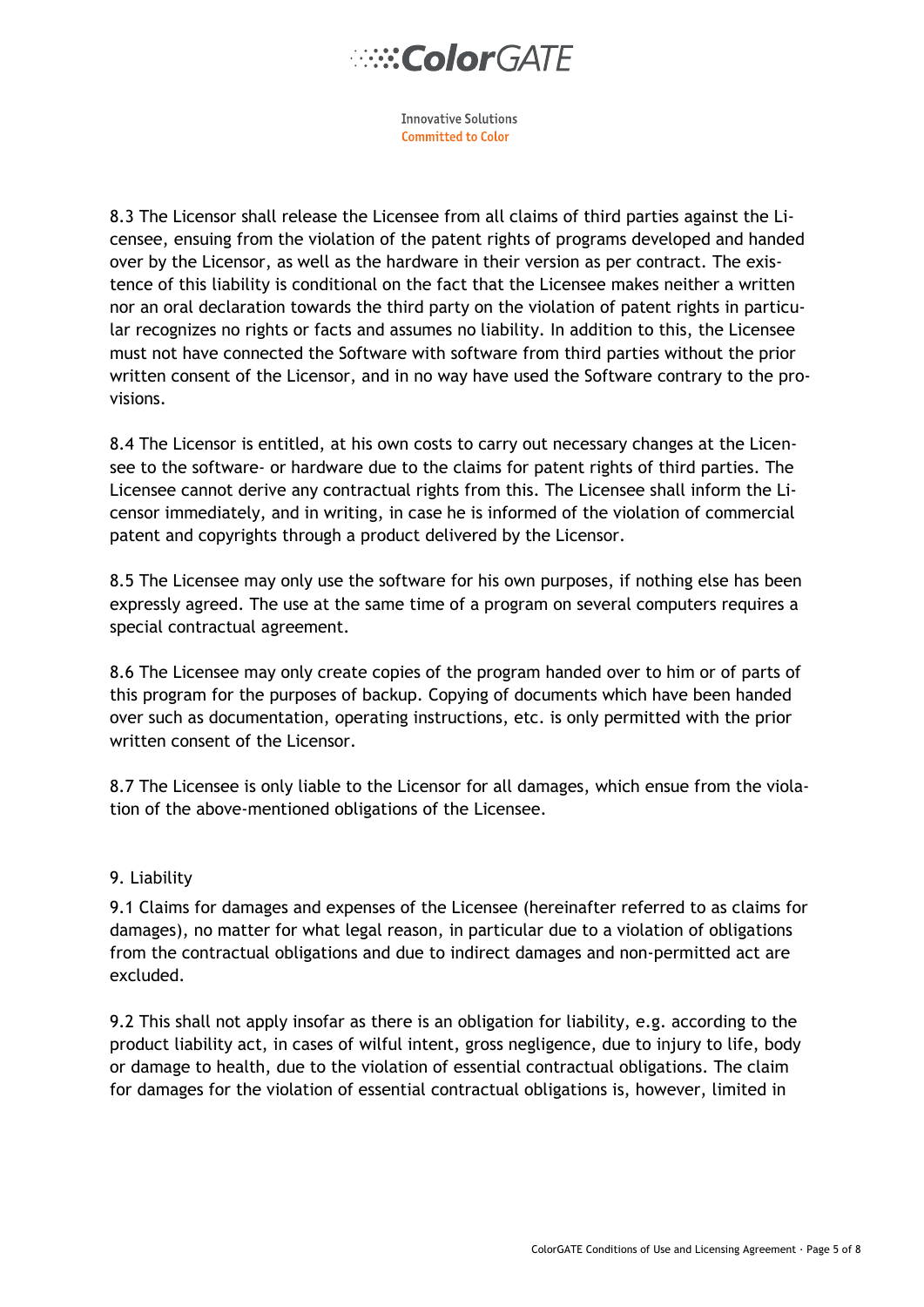# **ColorGATE**

**Innovative Solutions** Committed to Color

maximum to the license fee to the contractual-typical, foreseeable damage, insofar as there is no intention or gross negligence exists or no liability due to injury to life, body or damage to health. A change to the burden of proof to the disadvantage of the Licensee is not connected with the existing regulations.

9.3 Insofar as the Licensee is entitled to claim for damages in accordance with this number 7, these shall become statute-barred with expiry of the statutory period of limitation valid for claims from defect of quality.

### 10. Assignment of rights

10.1 The Licensee may only assign rights from the contract to third parties with the prior consent of the Licensor.

10.2 The Licensor is entitled to assign all obligations for which he is responsible and all rights to which he is entitled from the contracts to third parties. He shall ensure that there are no disadvantages ensuing from this for the Licensee.

10.3 The Licensor is further entitled to commission third parties and have obligation fulfilled by these. In this case, the Licensor will continue to guarantee as a contractual partner the proper fulfilment of his contractual obligation towards the Licensee, and the Licensee shall accept the service rendered as a service of the Licensor.

10.4 A change in the contractual partner on the part of the Licensor is permitted. For the case of the assumption of all obligations by a third party the Licensee has an extraordinary right to termination. The right to termination must be exercised within four weeks after the transfer of the contractual partner has been announced. After this the contractual relationship shall be continued with the third party.

# 11. Confidentiality, duty to exercise care, duty to provide information

11.1 Both contractual partners undertake mutually to keep secret any know-how and operational secrets, which they may learn about each other in the execution of this contract and all know-how, which is not generally known, from third parties and to commit their employees correspondingly.

11.2 The Licensee shall store the delivered original data medium in a place secure from unauthorized access by third parties and expressly inform his employees concerning the observation of existing contractual provisions as well as the provisions of the copyright.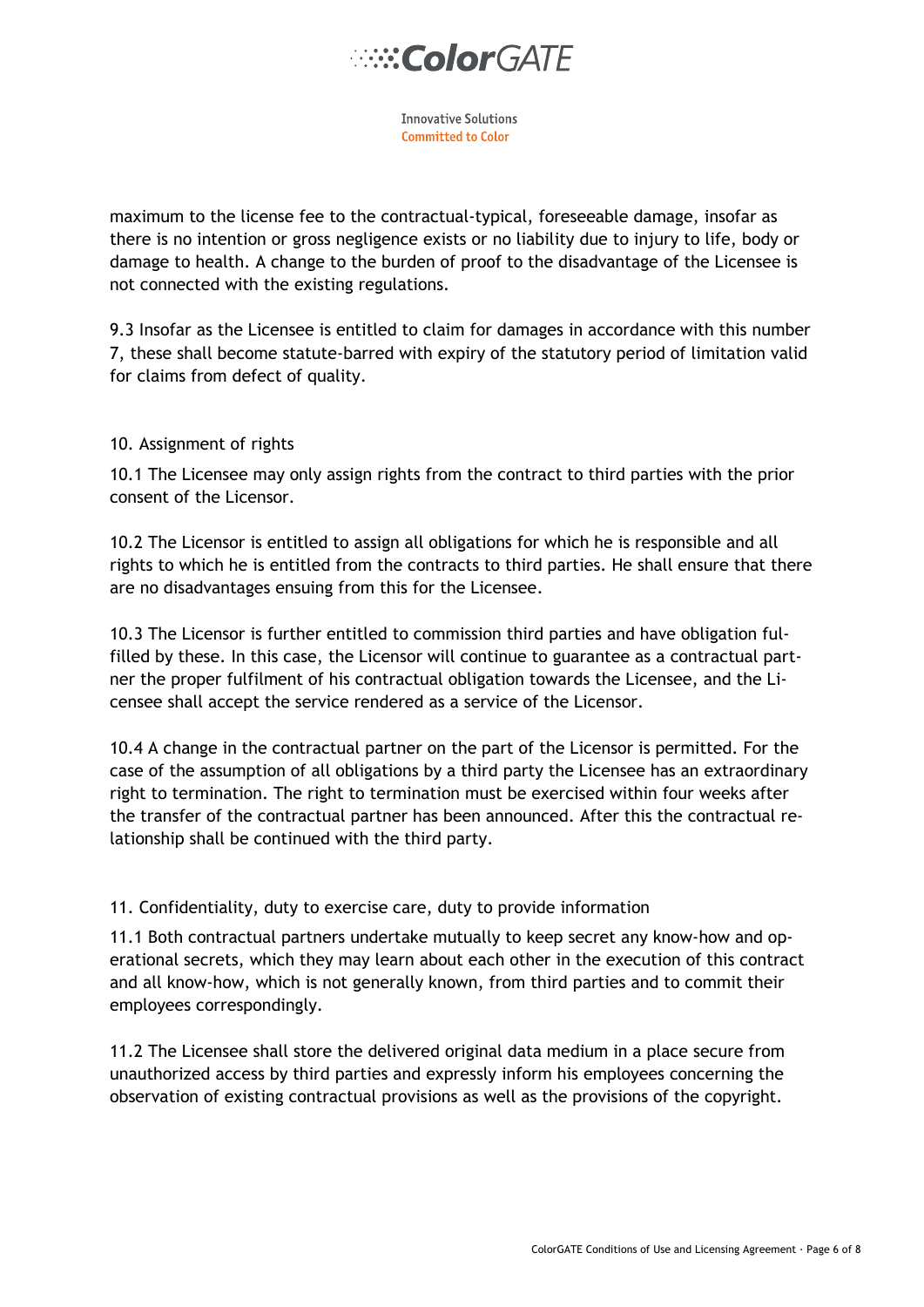**Innovative Solutions Committed to Color** 

11.3 The Licensee undertakes in the case of the further sale of the Software to inform the Licensor in writing of the name and the full address of the Buyer.

11.4 The Licensee undertakes to inform the Licensor in writing of the removal of a copy protection or a similar protection routine from the program code. The Licensee has to give an exact as possible account of the disturbance in the use of the program required for such a permissible change in program. The obligation to describe covers a detailed presentation of the symptoms of the disturbance, which have occurred, of the presumed cause of the disturbance, as well as in particular a detailed description of the change in program which was carried out.

11.5 The Licensee is obliged to apply for registration with truthful, precise, current and complete contact information as well as to keep his data on his account up to date and right continuously. This information shall include in particular Company Name, Company Address, Contact Name, Company Phone and E-Mail Address. Truthful provided contact information is a prerequisite for the right of use in accordance with the provisions of this software license agreement.

# 12. Place of performance, venue

12.1 Place of performance for all contractual services is the registered seat in Hanover.

12.2 The venue of Hanover shall be deemed agreed towards commercial Licensees (according to the HGB (German Commercial Code).

### 13. Applicable law

13.1 The export of Software of the Licensor in non-EU-countries requires the written consent of the Licensor.

13.2 German material law shall apply for the legal relationships in connection with this contract under exclusion of the agreement of the United Nations on contracts relating to the international sale of goods (CISG).

### 14. General contractual provisions

14.1 Oral collateral agreements have not been reached by the contractual parties. Subse-